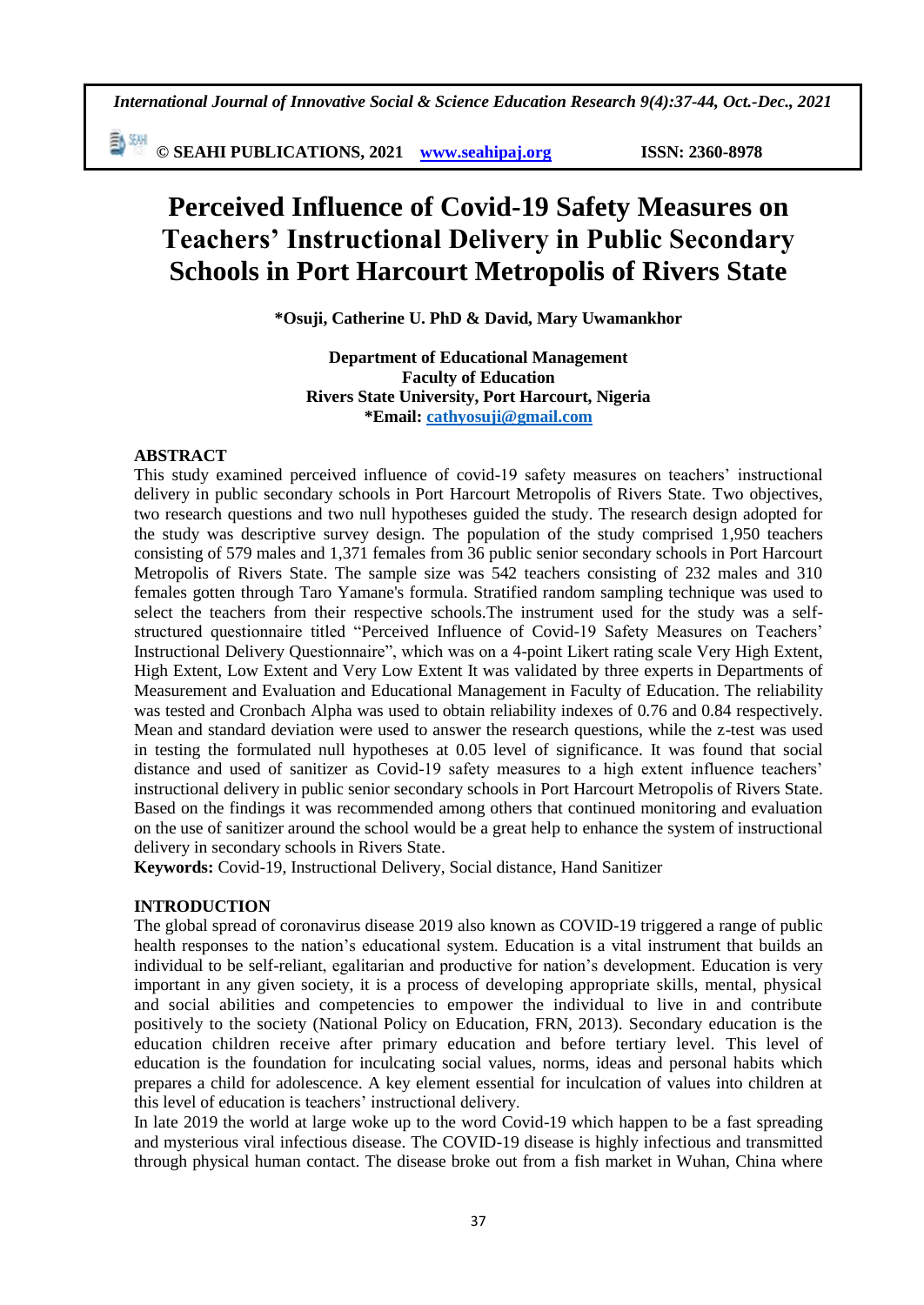untamed life was additionally exchanged illicitly. On February 7, 2020 Chinese analysts said the infection might have spread from a tainted creature species to people through illicitly dealt pangolins, which are valued in Asia for food and medication. On 30<sup>th</sup> January, 2020 World Health Organization (WHO) declared the virus a Public Health Emergency (WHO, 2020). This disease came into Nigeria on February 28 2020 when an Italian man working in Nigeria flew into the country with the infection. Covid-19 threw the academic calendar into disarray. Educational institutions being able to carry out academic work was made difficult causing schools from primary to universities to shut down all academic activities and students returned home. Classes, graduations, examinations, intra and extra-curricular activities in schools were cancelled.

The Covid-19 been transmitted through direct human contact made it difficult for teachers to perform their teaching duties in schools. It was noted by World Health Organization (WHO, 2020) that the virus could be transmitted by handshakes, hugging, touching of surfaces and saliva droplets from human mouth. The teacher is the sole manager of the teaching and learning process that goes on in the classroom. The best aid to teaching and learning in every institution and every level of education depends heavily on teachers who executes programmes such as; inculcation of knowledge and skills, strategies for learning, sufficient and helpful feedback on students' advancement and consultation on students' problems (Uriri, 2019). Thus, the need for Covid-19 safety measures for teachers to be able to deliver the curriculum effectively was been initiated by the Federal Government of Nigeria into the educational sector.

Instructional delivery is the action the teacher does in the classroom that advances learning by exhibiting precise substance information through an assortment of fitting informative procedures and advances that connect with students. According to Nwafor (2007), instructional delivery is regarded as a representation of a pattern in which a lesson is to be presented. Better learning happens in a dynamic setting in which teachers offer explicit active instruction than in situation in which teachers do not actively guide instruction and instead turn control over content and pace of instruction to students (Hattie, 2009). Instructional delivery is the actualization of the intricacies of education to the beneficiaries in such a way as to add value to their personalities by way of making them valuable in the labor market as well as competent in other walks of life.

Covid-19 safety measures are ways aimed at reducing the risk of transmission of the infectious disease to individuals through contact with infected subjects, with objects, equipment or contaminated environmental surfaces. Luigi, Fulvio, Caterina, Venerando, Daniela, Reluca, Kelly and Emanuele (2020), noted that general safety measures regarding the containment and management of Covid-19 have been imposed by the competent authorities for an adequate and proportionate management of covid-19. The safety measures aims at minimizing the probability of bein exposed to covid-19. For this purpose Federal Government of Nigeria in collaboration with a regulatory disease control body known as National Centre for Disease and Control (NCDC) put in place covid-19 safety measure such as social distancing, washing of hands, wearing of facemask and use of hand sanitizer to aim teachers' instructional delivery in schools. The education sector in its capacity supported the implementation of these safety measures in schools through participation in school Covid-19 adhoc Task Force and through development of common tools and orientations to ensure classroom activities resume and teachers' instructional delivery is greatly influenced (Education in Emergency Working Group EIEWG, 2020).

Social distancing also called physical distancing is a covid-19 safety measure intended to prevent the spread of the disease by maintaining a physical distance between people and reducing the number of times people come into close contact with each other (Onyema & Deborah, 2019). As this sickness can be communicated both from suggestive and asymptomatic cases, the most generally received system to end the spread and influence teachers' instructional delivery is to diminish social collaborations between the teacher and students. Teachers and students are perceived to be closer to each other in class while instructional delivery is going on, this increases the chances of contaminating Covid-19. Authorities around the globe ordered a nation-wide social distancing which impose the separation and restriction of citizens to ensure that, if they become ill or carry the virus, they will not transmit it to others (Evangelia & Georgios, 2020). In addition, schools, had to impose this safety measure on students and teachers which influence teachers' instructional delivery during the pandemic.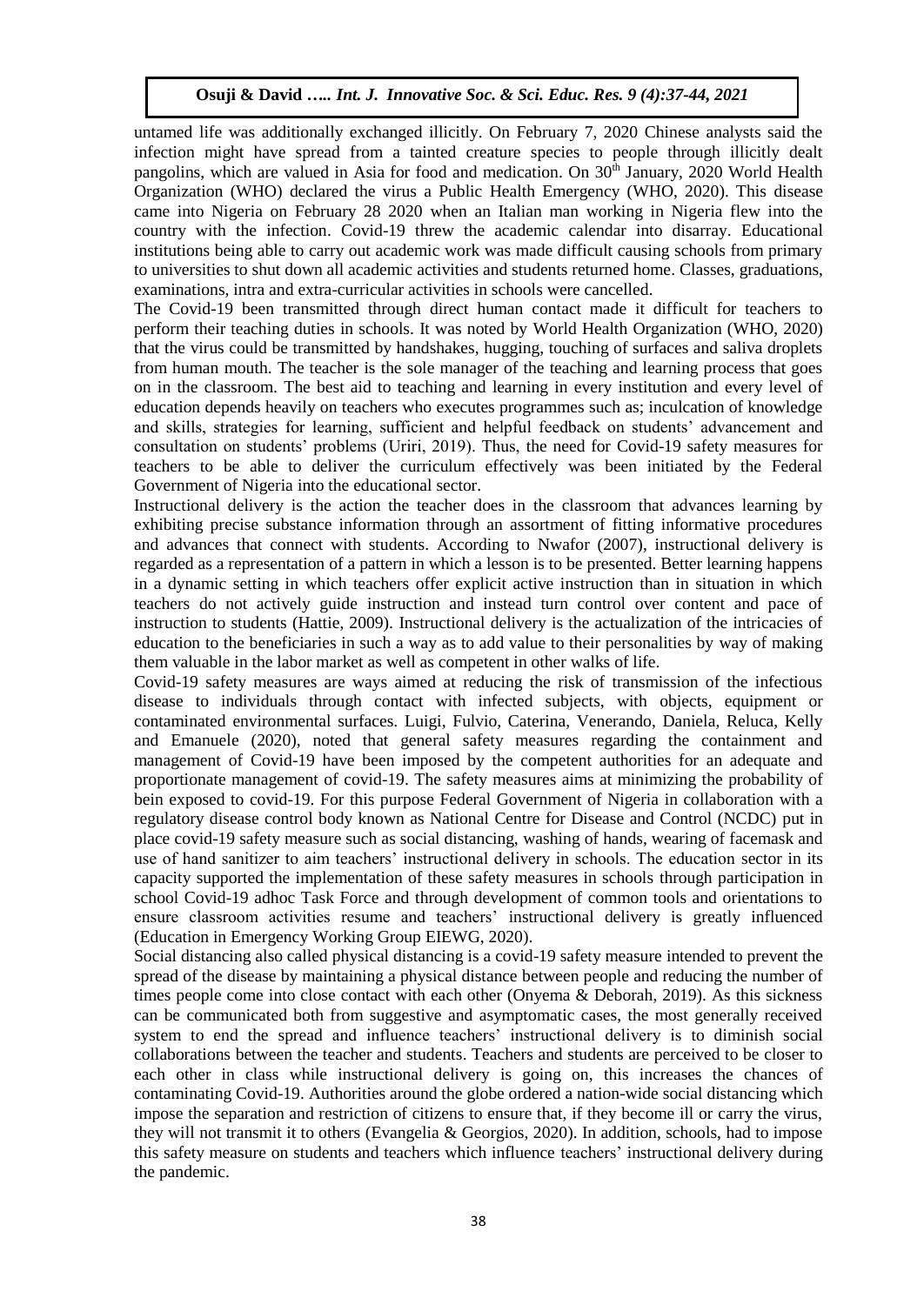Osuji (2021) who opined that classroom arrangement in which students are physically spaced out and not clustered enhances teachers' instructional delivery and encourages active students' participation during teaching. When a person is confined to social distancing, levels of social cohesion with family members and other social groups can decrease a wide range of problems. This measure has confined to some levels of social cohesion with students and their teachers which has influenced teachers' instructional delivery. This measure was effective in diminishing the spread of the virus, but it discouraged students from working with their teachers and also halted teaching and learning (Herman, 2020). Brooks, Webster, Smith, Woodland, Wessely, Greenberg, and Rubin (2020) elaborated that social distancing has many negative psychological impacts including confusion, anger, and post-traumatic stress symptoms. Reduced physical contact between students and teachers influence the instructional delivery.

By minimizing the likelihood that a given uninfected individual will come into actual contact with a contaminated individual, the illness transmission can be stifled, bringing about less passing. The actions might be utilized in mix with others, like great respiratory cleanliness, face veils and hand washing. During the COVID-19 pandemic, the World Health Organization (WHO, 2020) suggested favoring the term 'physical distancing' as opposed to 'social distancing', as it is a physical separation which prevents transmission. To hinder the spread of irresistible sicknesses and abstain from overburdening medical services frameworks, especially during a pandemic, a few socialseparating measures are utilized, including the end of schools and working environments, seclusion, isolate, limiting the development of individuals and the retraction of mass get-togethers. Downsides of social separating can incorporate forlornness, decreased efficiency and the deficiency of different advantages related with human association.

Social separating measures are best when the irresistible infection spreads by means of at least one of the accompanying strategies, drop contact (hacking or wheezing), direct actual contact (counting sexual contact), aberrant actual contact, (for example, by contacting a polluted surface), and airborne transmission (if the microorganism can get by noticeable all around for significant stretches) (Onyema, 2019). The actions are less powerful when a disease is sent fundamentally by means of defiled water or food or by vectors like mosquitoes or different bugs. Specialists have empowered or commanded social separating during the COVID-19 pandemic as it is a significant technique for forestalling transmission of COVID-19 to help informative conveyance. The idea developed by the National Centre for Disease and Control (NCDC) to contain the spread of the virus proved effective as it played a significant role in improving the quality of instruction during the pandemic.

Use of hand sanitizer is another covid-19 safety measure impose on the education for effective instructional delivery. Hand sanitizer is a fluid, gel, or froth commonly used to diminish irresistible specialists on the hands. In most medical services settings alcohol based hand sanitizers are desirable over hand washing with cleanser and water, since it could be better endured and is more compelling at decreasing microbes. World Health Organization (WHO, 2020) opined that by minimizing the probability that a given uninfected person will come into physical contact with an infected person, the disease transmission can be suppressed by constant use of alcohol based sanitizer. The measures may be used in combination with others, such as good use of face masks and hand washing to influence teachers' delivery of instruction.

Use of hand sanitizer is a covid-19 safety measure proven to be effective in preventing the infectious disease. Following contact with patients and/or a contaminated environment, microorganisms can survive on hands for differing lengths of time (2–60 minutes) (WHO, 2020). In the absence of hand hygiene action, use of hand sanitizer to reduce the degree of hand contamination to give teachers protect and goodwill to deliver the curriculum effectively. Teachers should use hand sanitizer after touching the surface of facilities or equipment considering the persistence of covid-19 on surfaces and the potential risk of infection on work environment. Rowan and Laffey (2020) proposed the disinfection of equipment used for instructional delivery will help prevent a spread of the virus and allow teachers in schools deliver their lesson to their students.

Keeping hands clean is a fundamental and essential step to avoid getting sick while limiting the transmission of covid-19. Centre for Disease Control (2019) recommends use of hand sanitizer for teachers and students whenever possible as it remarkably reduces the amount of all types of microbes and dirt on the skin surface. Hand sanitizers work effectively by dissolving the lipid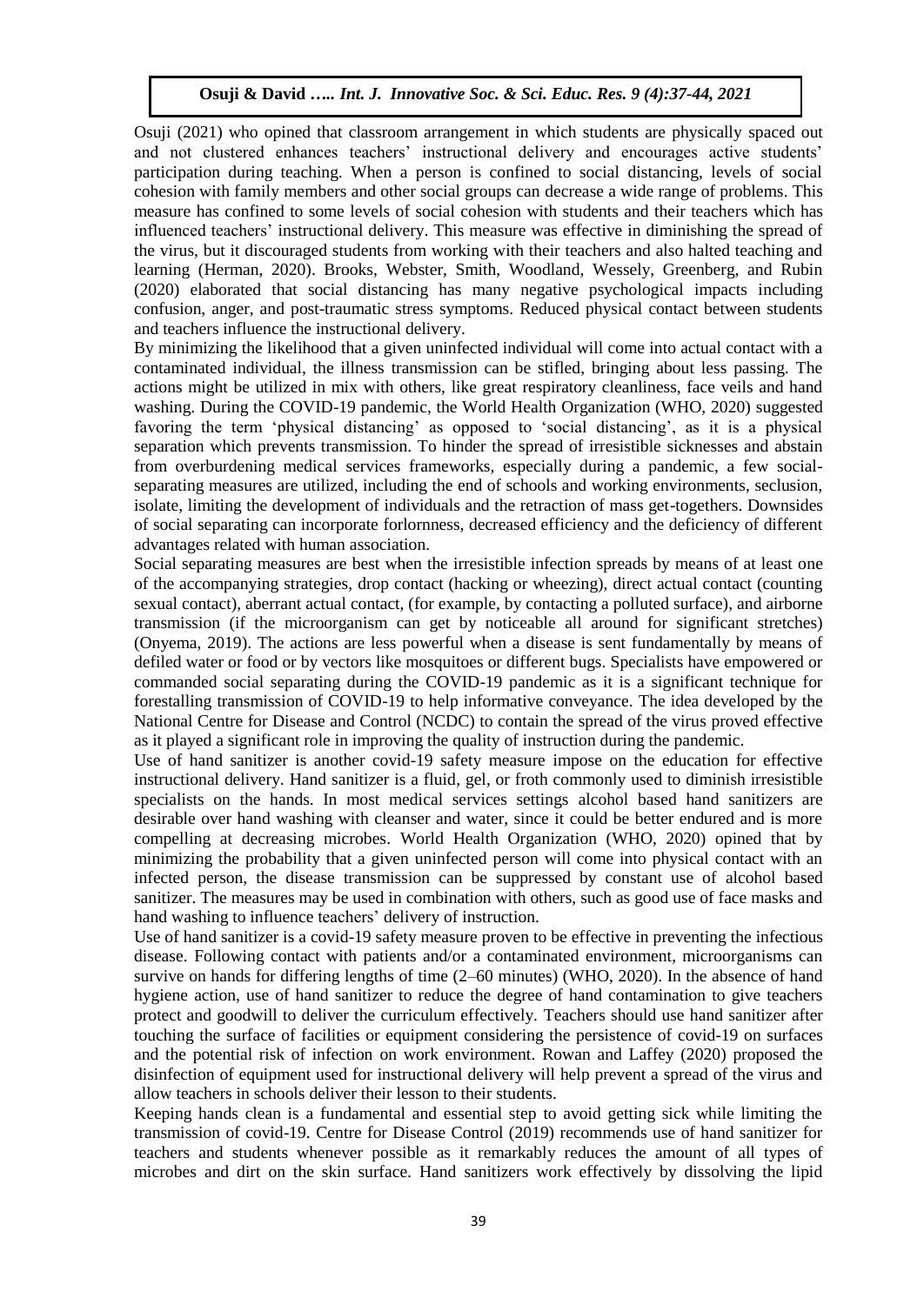membranes of microbes, thereby inactivating them. Teachers must be abreast of the important advances these Covid-19 safety measures provide to aid their instructional delivery. Although hand sanitizers may be less effective than soaps in some situations, it is undeniable that they are the preferred form of hand hygiene in Covid-19 pandemic. The use of alcohol-based sanitizer may improve the compliance of teachers to hand hygiene practices and influence their instructional delivery.

The purpose of development of Covid-19 safety measures is to identify the best practices to contain the virus and continue with academic activities which will bring about school success, academic achievement of its students and effective instructional delivery of teachers. In view of the above, this study examine perceived influence of Covid-19 safety measures on teachers' instructional delivery in Public Secondary Schools in Port Harcourt Metropolis of Rivers State.

# **Statement of the Problem**

The Covid-19 pandemic attacking the world has taken its consequences for some areas of the economy of many countries including Nigeria. It has forced different sectors to shut down thereby decreasing the economic earnings of the countries of the world. The sector in which the effect of the pandemic is evident in Nigeria is the educational sector. During the pandemic, academic activities of secondary schools in Nigeria was stopped by the Federal Ministry of Education to abridge the spread of the infection in instructive establishments. Albeit, this choice came as a shock to numerous instructive foundation as large numbers of these establishments were not ready for the abrupt interruption. The challenge then remains on how this pandemic affect teachers' instructional delivery in schools hence, the Covid-19 safety measures such as maintaining social distancing and carrying of hand sanitizer was employed.

However, it was observed that despite the immense benefits of these safety measures put in place to curtail the spread of Covid-19 and resume instructional delivery, schools found it difficult providing hand sanitizers in their school environment. Teachers were seen shaking hands with their fellow teachers and even students on returning back to school and not maintaining social distance. Concerns led to some pertinent questions thus: Why are schools no longer adhering to the safety measures put in place by the Federal Government in order to curtail Covid-19? These safety measures are perceived to have been set up as a Coronavirus preparedness to curtail the increasing spread of the virus and resume school academic activities which was halted because of the spread. These factors tend to have positive influence on teachers' instructional delivery, hence the study investigated perceived influence of Covid-19 safety measures on teachers' instructional delivery in Public Secondary Schools in Port Harcourt Metropolis of Rivers State.

Therefore the purpose of this paper was to investigate perceived influence of Covid-19 safety measures on teachers' instructional delivery in Public Secondary Schools in Port Harcourt Metropolis of Rivers State. The paper seeks to answer the following questions:

- 1. To what extent does social distancing as perceived by teachers influence teachers' instructional delivery in public secondary schools in Port Harcourt Metropolis of Rivers State?
- **2.** To what extent does use of hand sanitizer as perceived by teachers influence teachers' instructional delivery in public secondary schools in Port Harcourt Metropolis of Rivers State?

# **Hypotheses**

- Ho1: There is no significant difference between the mean perception scores of male and female teachers on the extent to which social distancing as perceived by teachers influence teachers' instructional delivery in public secondary schools in Port Harcourt Metropolis of Rivers State.
- Ho2: There is no significant difference between the mean perception scores of male and female teachers on the extent to which use of hand sanitizer as perceived by teachers influence teachers' instructional delivery in public secondary schools in Port Harcourt Metropolis of Rivers State.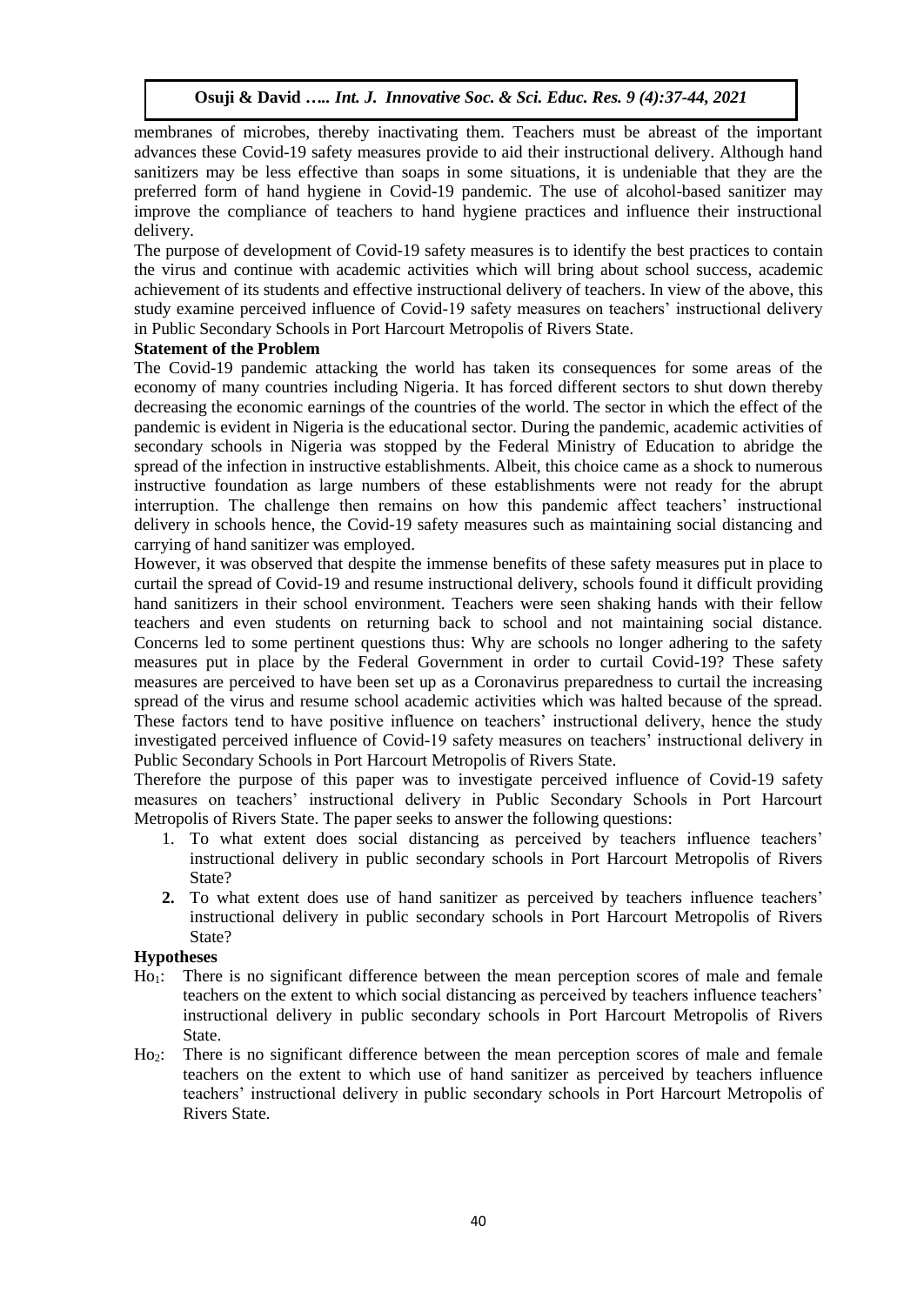# **MET`HODOLOGY**

The research design adopted for the study was descriptive survey design. The population of the study comprised 1,950 teachers consisting of 579 males and 1,371 females from 36 public senior secondary schools in Port Harcourt Metropolis of Rivers State. The sample size was 542 teachers consisting of 232 males and 310 females gotten through Taro Yamane's formula. Stratified random sampling technique was used to select the teachers from their respective schools. The instrument used for the study was a self-structured questionnaire titled "Perceived Influence of Covid-19 Safety Measures on Teachers' Instructional Delivery Questionnaire", which was on a 4-point likert rating scale Very High Extent (VHE); High Extent (HE); Low Extent (LE); and Very Low Extent (VLE) with values 4, 3, 2 and 1 respectively. It was validated by three experts in Departments of Measurement and Evaluation and Educational Management in Faculty of Education. The reliability was tested and Cronbach Alpha was used to obtain reliability indexes of 0.76 and 0.84 respectively. Mean and standard deviation were used to answer the research questions with a criterion mean of 2.50. Questionnaire items with ratings below 2.50 denoted 'Low Extent' while 2.50-2.99 denoted 'High Extent and 3.00 and above signified 'Very High Extent'. The hypotheses were tested using ztest statistics at 0.05 level of significance. Analyzed data therefore, with calculated z-value above the z-critical value of  $\pm 1.96$  was rejected and below  $\pm 1.96$  was accepted.

# **RESULTS**

**Research Question 1:** *To what extent does social distancing as perceived by teachers influence teachers' instructional delivery in public secondary schools in Port Harcourt Metropolis of Rivers State?*

#### **Table 1: Mean Perception Scores of Male and Female Teachers on the Extent Social Distancing as Perceived by Teachers Influence Teachers' Instructional Delivery in Public Secondary Schools in Port Harcourt Metropolis of Rivers State**

| S/N | <b>Item</b>                                                                                                                                                                                                                          |                         | <b>Male</b><br><b>Teachers</b><br>$N = 232$ | <b>Female Teachers</b><br>$N = 310$ |                    |           |            |
|-----|--------------------------------------------------------------------------------------------------------------------------------------------------------------------------------------------------------------------------------------|-------------------------|---------------------------------------------|-------------------------------------|--------------------|-----------|------------|
|     |                                                                                                                                                                                                                                      | $\overline{\mathbf{x}}$ | <b>SD</b>                                   | <b>RMK</b>                          | $\bar{\textbf{x}}$ | <b>SD</b> | <b>RMK</b> |
| 1   | Distancing students and teachers to prevent the<br>contamination of covid-19 in school influence<br>effective implementation of curriculum                                                                                           | 3.25                    | 0.72                                        | <b>VHE</b>                          | 2.95               | 0.58      | <b>HE</b>  |
| 2   | The school's provision of the regulation and<br>policies of 5ft distance to separate students and<br>teachers during class contributes to effective<br>teachers' instructional delivery                                              | 3.00                    | 0.60                                        | <b>VHE</b>                          | 3.09               | 0.53      | <b>VHE</b> |
| 3   | Arranging the desks in the classroom from 5ft 2.77<br>from another<br>distance<br>influence<br>teachers'<br>instructional delivery                                                                                                   |                         | 0.50                                        | HE                                  | 3.04               | 0.62      | <b>VHE</b> |
| 4   | "Maintaining a physical distance between people<br>and reducing the number of times people come into<br>close contact with each other to prevent the spread<br>of a contagious disease improves teachers'<br>instructional delivery" | 3.19                    | 0.69                                        | <b>VHE</b>                          | 3.30               | 0.76      | <b>VHE</b> |
| 5   | Social distancing enable the teacher teach well 2.69<br>influence the quality of instruction                                                                                                                                         |                         | 0.52                                        | HE                                  | 3.11               | 0.65      | <b>VHE</b> |
|     | <b>Grand Mean/SD</b>                                                                                                                                                                                                                 | 2.98                    | 0.61                                        | HE                                  | 3.10               | 0.63      | <b>VHE</b> |
|     | <b>Source: Field Survey, 2021</b>                                                                                                                                                                                                    |                         |                                             |                                     |                    |           |            |

# The result on table 1 above revealed that all the questionnaire items 1, 2, 3, 4 and 5 had grand mean

scores of 2.98 and 3.10 with corresponding standard deviation 0.61 and 0.63 respectively as perceived by both male and female teachers. This infers social distancing as perceived by teachers to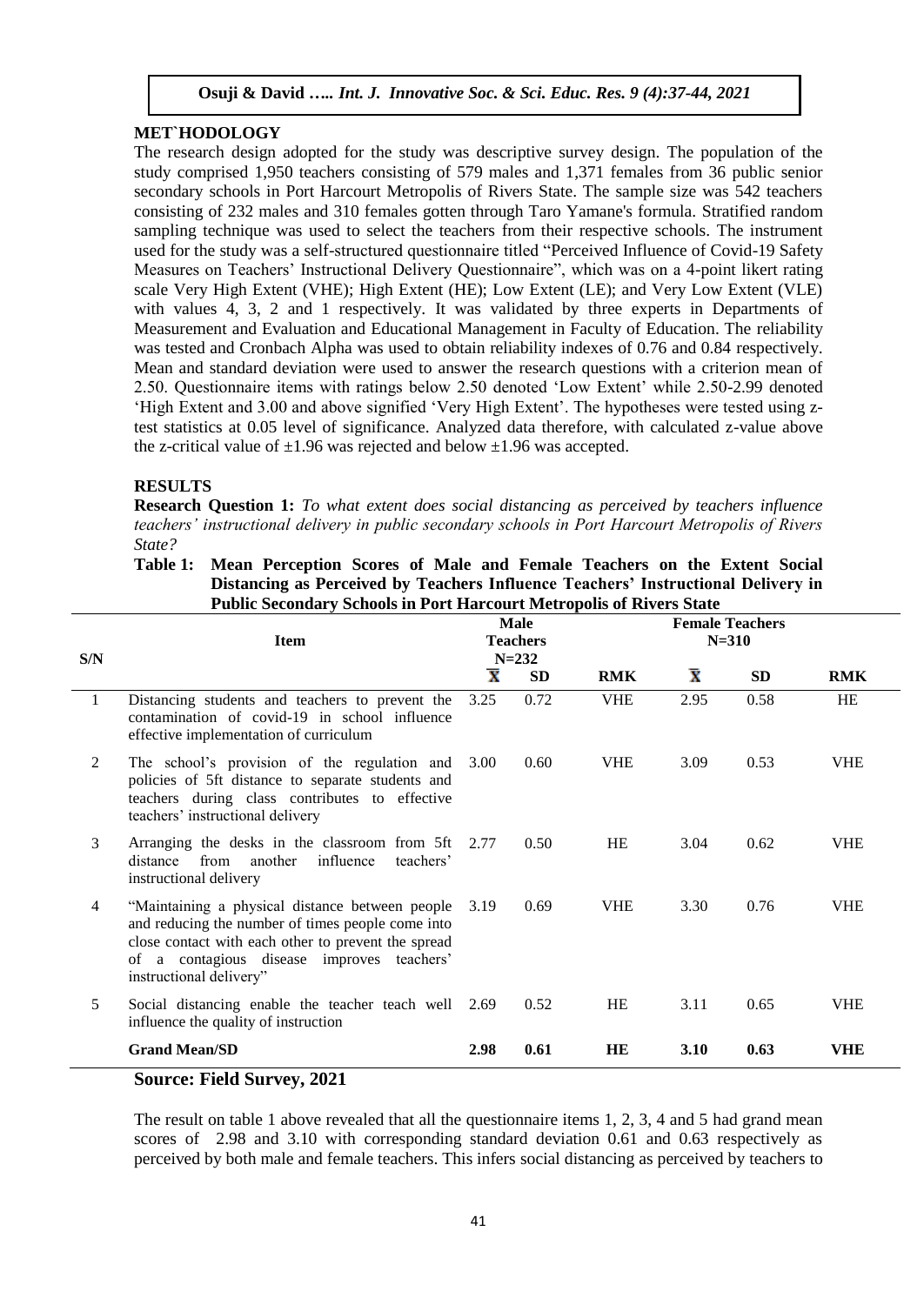a very high extent influence teachers' instructional delivery in public secondary schools in Port Harcourt Metropolis of Rivers State.

**Research Question 2:** *To what extent does use of hand sanitizer as perceived by teachers influence teachers' instructional delivery in public secondary schools in Port Harcourt Metropolis of Rivers State?*

#### **Table 2: Mean Perception Scores of Male and Female Teachers on the Extent Use of Hand Sanitizer as Perceived by Teachers Influence Teachers' Instructional Delivery in Public Secondary Schools in Port Harcourt Metropolis of Rivers State.**

|     |                                                                                                                                      | <b>Male Teachers</b><br>$N = 232$ |           | <b>Female Teachers</b><br>$= 310$ |                    |           |            |
|-----|--------------------------------------------------------------------------------------------------------------------------------------|-----------------------------------|-----------|-----------------------------------|--------------------|-----------|------------|
| S/N | <b>Item</b>                                                                                                                          | $\overline{\mathbf{x}}$           | <b>SD</b> | <b>RMK</b>                        | $\bar{\textbf{x}}$ | <b>SD</b> | <b>RMK</b> |
| 1.  | The use of sanitizer to prevent the contamination of<br>Covid-19 improves instructional delivery                                     | 3.36                              | 0.91      | <b>VHE</b>                        | 2.81               | 0.63      | <b>HE</b>  |
| 2.  | The school has provided the regulation and policies<br>on the use of sanitizer which enhances instructional<br>delivery              | 2.50                              | 0.71      | <b>HE</b>                         | 3.22               | 0.80      | <b>VHE</b> |
| 3.  | The school has provided compulsory sanitizer which<br>contributes to effective instructional delivery                                | 3.24                              | 0.75      | <b>VHE</b>                        | 2.50               | 0.59      | <b>HE</b>  |
| 4.  | Sanitizer create good hygiene for improving<br>instructional delivery                                                                | 2.93                              | 0.64      | <b>HE</b>                         | 2.58               | 0.81      | <b>HE</b>  |
| 5.  | The use sanitizer help in personnel hygiene which<br>reduces the risk of contracting Covid-19 and<br>enhances instructional delivery | 3.00                              | 0.60      | <b>VHE</b>                        | 2.71               | 0.61      | <b>HE</b>  |
|     | <b>Grand Mean/SD</b>                                                                                                                 | 3.01                              | 0.72      | <b>VHE</b>                        | 2.76               | 0.69      | <b>HE</b>  |

#### **Source: Field Survey, 2021**

The result on table 2 above revealed that all the questionnaire items 1, 2, 3, 4 and 5 had grand mean scores of 3.01 and 2.76 with corresponding standard deviation 0.72 and 0.69 respectively as perceived by both male and female teachers. This infers use of hand sanitizer as perceived by teachers to a very high extent influence teachers' instructional delivery in public secondary schools in Port Harcourt Metropolis of Rivers State.

#### **Hypotheses**

Ho<sub>1</sub>: There is no significant difference between the mean perception scores of male and female teachers on the extent to which social distancing as perceived by teachers influence teachers' instructional delivery in public secondary schools in Port Harcourt Metropolis of Rivers State.

**Table 3: z-Test Analysis of Difference between the Mean Perception Scores of Male and Female Teachers on the Extent Social Distancing as Perceived by Teachers Influence Teachers' Instructional Delivery in Public Secondary Schools in Port Harcourt Metropolis of Rivers State**

|                                   | <u>marcourt with opons of ite</u> vers share |      |           |     |           |         |         |                 |
|-----------------------------------|----------------------------------------------|------|-----------|-----|-----------|---------|---------|-----------------|
| <b>Respondents</b>                | N                                            |      | <b>SD</b> | Df  | <b>SL</b> | z-cal.  | z-tab.  | <b>Decision</b> |
| Male Teachers                     | 232                                          | 2.98 | 0.61      |     |           |         |         |                 |
|                                   |                                              |      |           | 540 | 0.05      | $-0.76$ | $+1.96$ | Upheld          |
| <b>Female Teachers</b>            | 310                                          | 3.10 | 0.63      |     |           |         |         |                 |
| <b>Source: Field Survey, 2021</b> |                                              |      |           |     |           |         |         |                 |

Data on Table 3 above revealed z-test analysis of difference between the mean perception scores of male and female teachers on the extent to which social distancing as perceived by teachers influence teachers' instructional delivery in public secondary schools in Port Harcourt Metropolis of Rivers State. At 0.05 level of significance and 540 degree of freedom, the z-calculated value of -0.76 was less than the z-critical value of  $\pm 1.96$ , the null hypothesis was accepted, which states that there is no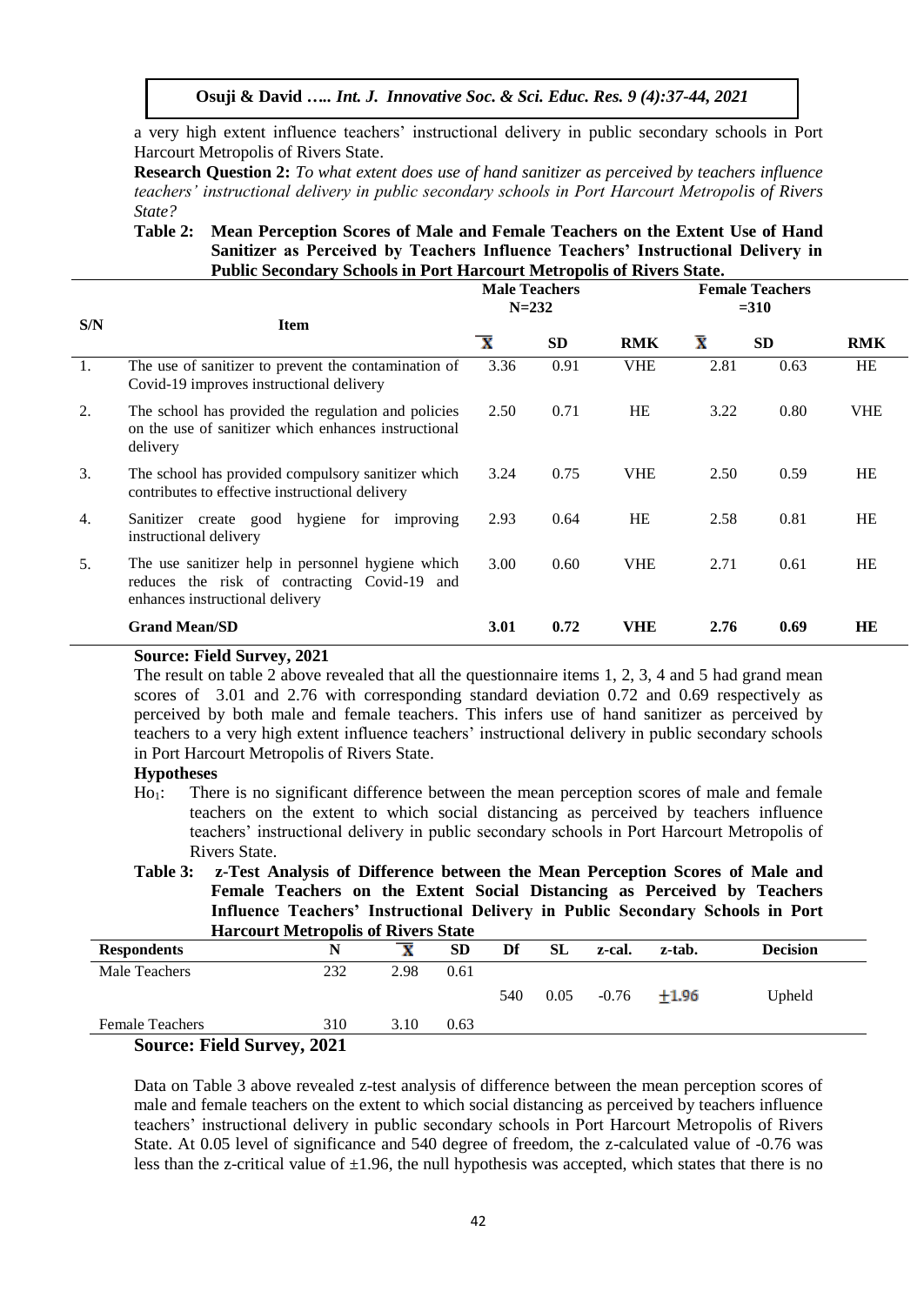significant difference between the mean perception scores of male and female teachers on the extent to which social distancing as perceived by teachers influence teachers' instructional delivery in public secondary schools in Port Harcourt Metropolis of Rivers State.

- Ho2: There is no significant difference between the mean perception scores of male and female teachers on the extent to which use of hand sanitizer as perceived by teachers influence teachers' instructional delivery in public secondary schools in Port Harcourt Metropolis of Rivers State.
- **Table 4: z-Test Analysis of Difference between the Mean Perception Scores of Male and Female Teachers on the Extent Use of Hand Sanitizer as Perceived by Teachers Influence Teachers' Instructional Delivery in Public Secondary Schools in Port Harcourt Metropolis of Rivers State.**

| <b>Respondents</b>     | N   | x    | <b>SD</b> | Df  | <b>SL</b> | z-cal. | z-tab.  | <b>Decision</b> |
|------------------------|-----|------|-----------|-----|-----------|--------|---------|-----------------|
| Male Teachers          | 232 | 3.01 | 0.72      |     |           |        |         |                 |
|                        |     |      |           | 540 | 0.05      | 1.08   | $+1.96$ | Upheld          |
| <b>Female Teachers</b> | 310 | 2.76 | 0.69      |     |           |        |         |                 |

# **Source: Field Survey, 2021**

Table 4 above is the z-test analysis of difference between the mean perception scores of male and female teachers on the extent to which use of hand sanitizer as perceived by teachers influence teachers' instructional delivery in public secondary schools in Port Harcourt Metropolis of Rivers State. At 0.05 level of significance and 540 degree of freedom, the z-calculated value of 1.08 was less than the z-critical value of  $\pm 1.96$ , the null hypothesis was accepted, which states that there is no significant difference between the mean perception scores of male and female teachers on the extent to which use of hand sanitizer as perceived by teachers influence teachers' instructional delivery in public secondary schools in Port Harcourt Metropolis of Rivers State.

#### **DISCUSSION OF FINDINGS**

Findings in table 1 revealed that to a very high extent social distancing as perceived by teachers influence teachers' instructional delivery in public secondary schools in Port Harcourt Metropolis of Rivers State with average mean score of 3.04. Data in table 3 revealed that there was no significant difference between the mean perception scores of male and female teachers on the extent to which social distancing as perceived by teachers influence teachers' instructional delivery in public secondary schools in Port Harcourt Metropolis of Rivers State with z-calculated value of -0.76 which was less than the z-critical value of  $\pm 1.96$ . This finding is in agreement with Evangelia and Georgios (2020) who noted that authorities around the globe ordered a nation-wide social distancing which impose the separation and restriction of citizens to ensure that, if they become ill or carry the virus, they will not transmit it to others. Also in support World Health Organization (WHO, 2020) suggested favoring the term 'physical distancing' as opposed to 'social distancing', as it is a physical separation which prevents transmission. This is also in agreement with Osuji (2021) who opined that classroom arrangement in which students are physically spaced out and not clustered enhances teachers' instructional delivery and encourages active students' participation during teaching.

Findings in table 2 showed that to a high extent use of hand sanitizer as perceived by teachers influence teachers' instructional delivery in public secondary schools in Port Harcourt Metropolis of Rivers State with average mean score of 2.89. Again information in table 4 further revealed that there was no significant difference between the mean perception scores of male and female teachers on the extent to which use of hand sanitizer as perceived by teachers influence teachers' instructional delivery in public secondary schools in Port Harcourt Metropolis of Rivers State with z-calculated value of 1.08 which was less than the z-critical value of  $\pm 1.96$ . This finding corroborates Centre for Disease Control (2019) recommends use of hand sanitizer for teachers and students whenever possible as it remarkably reduces the amount of all types of microbes and dirt on the skin surface. Supporting the above finding, Rowan and Laffey (2020) proposed the disinfection